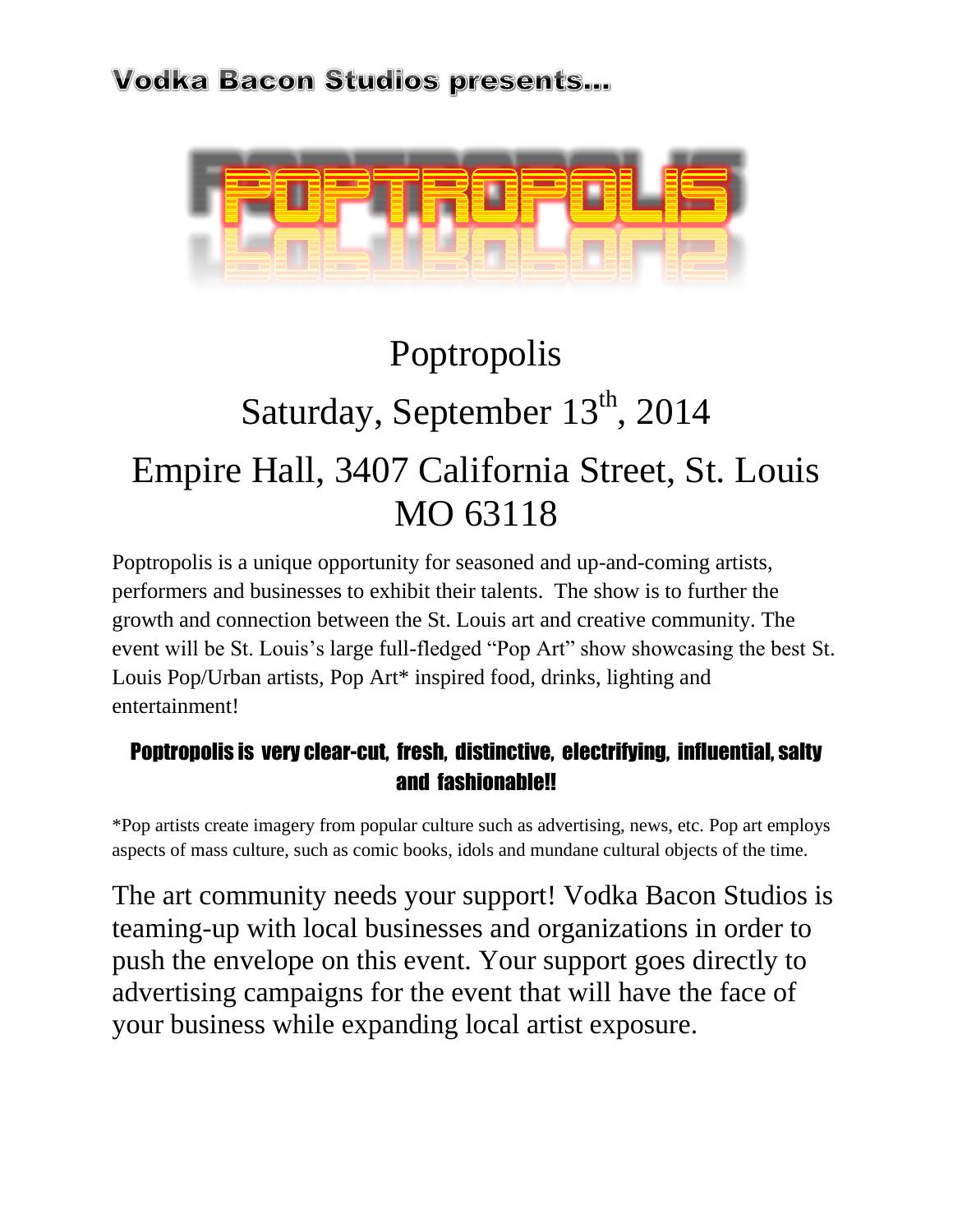Our first event Boozart was a huge success in St. Louis, with over 300 attendees on a Sunday night. **We are aiming for over 600 attendees for Poptropolis. See photos and activities at our website. www.vodkabaconstudios.com**

We put countless hours in marketing our supporters and creating a professional, yet fun and unique event!

**Our Past Sponsors:** Mastermind Vodka, O'Fallon Brewery, Perennial Artisan Ales, Circus Kaput, Shell's Coastal Cuisine, Laclede Cab, Absolutli Goosed, Just Johns and Tucci Events.



We truly want to thank you for considering helping expand the art and local business community integration. It is extremely important for St. Louis to continue to have a growing art community.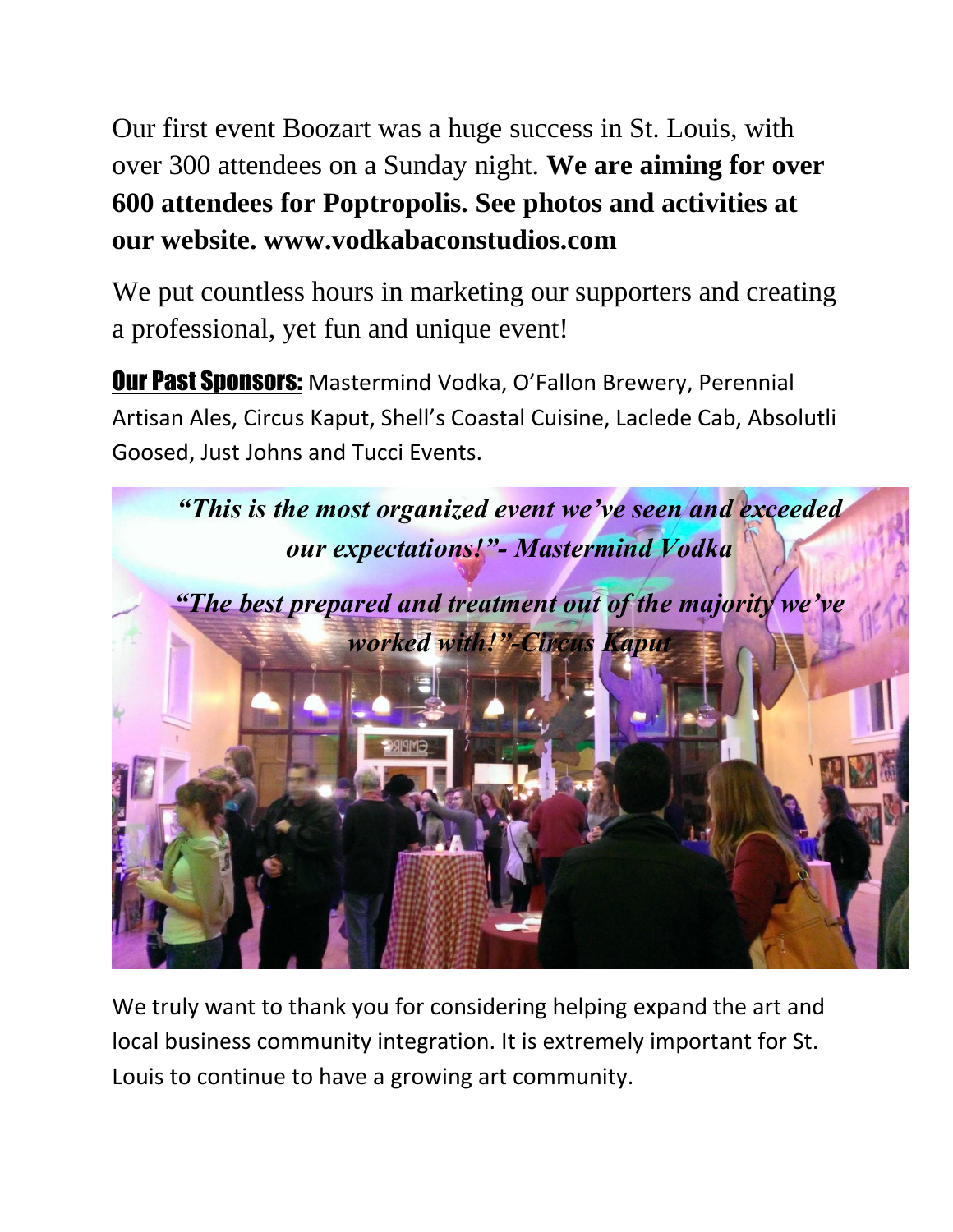



### **Poptropolis Jump Level \$800**

- 4 Poptropolis Event Tickets!
- Name and logo on over 3000 event flyers/posters with face-to-face distribution to over 60 local businesses.
- Name and logo with a link to your website will be included on our vodkabaconstudios.com website event page where tickets are sold.
- Name and logo in local magazine Poptropolis event advertisements.
- Name included in our many local "event" website announcements. (ie. KDHX, RFT, MySlart.org over 2000 subscribers, Post-Dispatch, stlmag.com event pages and more.

# **Poptropolis Burst Level \$1200**

### **You get all the above, plus!**

- 2 additional Poptropolis Event Tickets! (6 total)
- Mentioned as a sponsor in all "Call for Artist" notices. Over 4000 email recipients with 10+ distributions.
- Name, logo and link to your business in our social media event page invites and twitter announcements.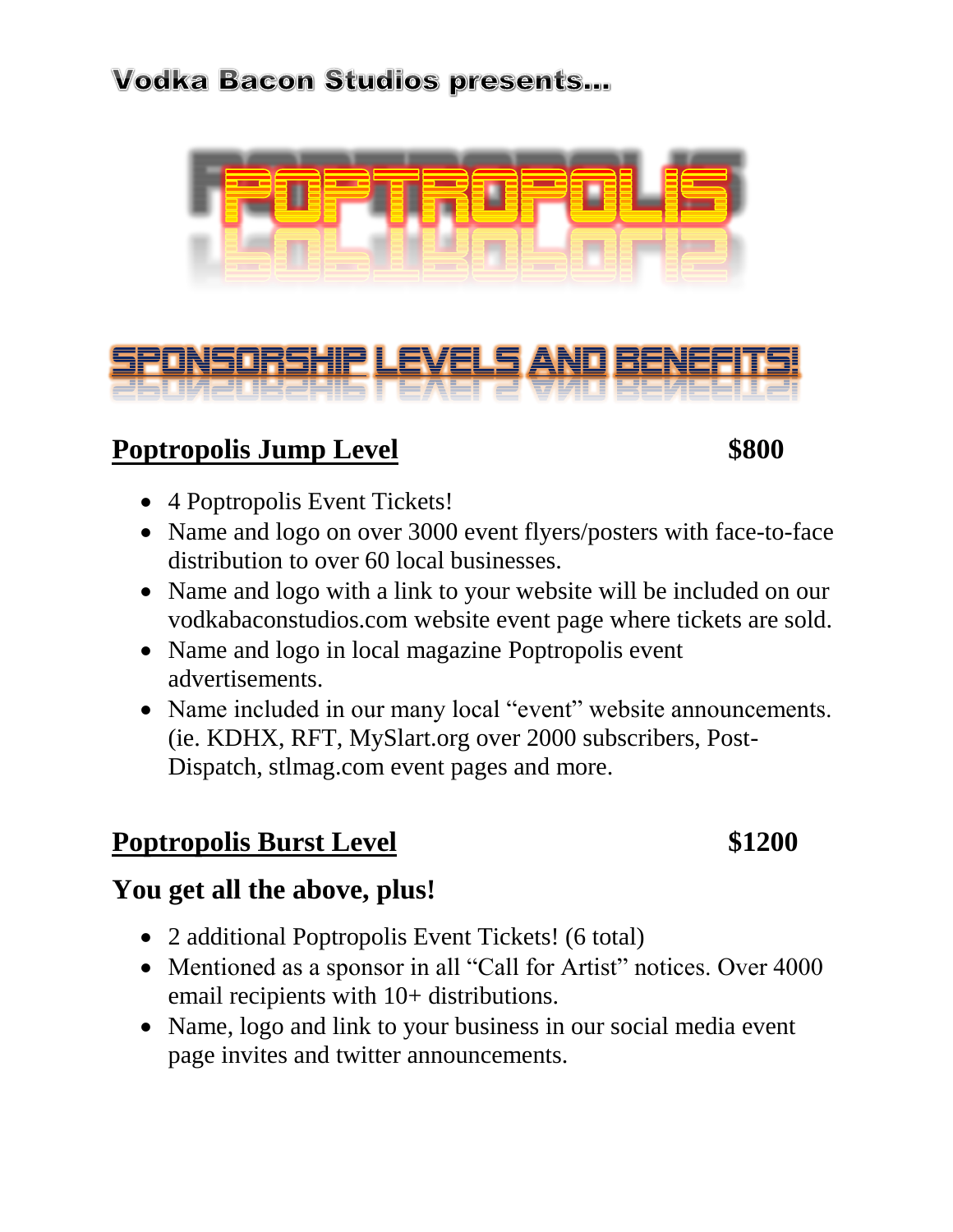# **Poptropolis Explosive Level \$1600**

# **You get all the above, plus!**

- 2 additional Poptropolis Event Tickets! (8 total)
- Blasting your business on our Facebook site, Poptropolis Event Invite page and top sponsor recognition on our website home page www.vodkabaconstudios.com.
- Freedom to distribute your business information at the event via flyer, banner, posters, etc. (table provided)

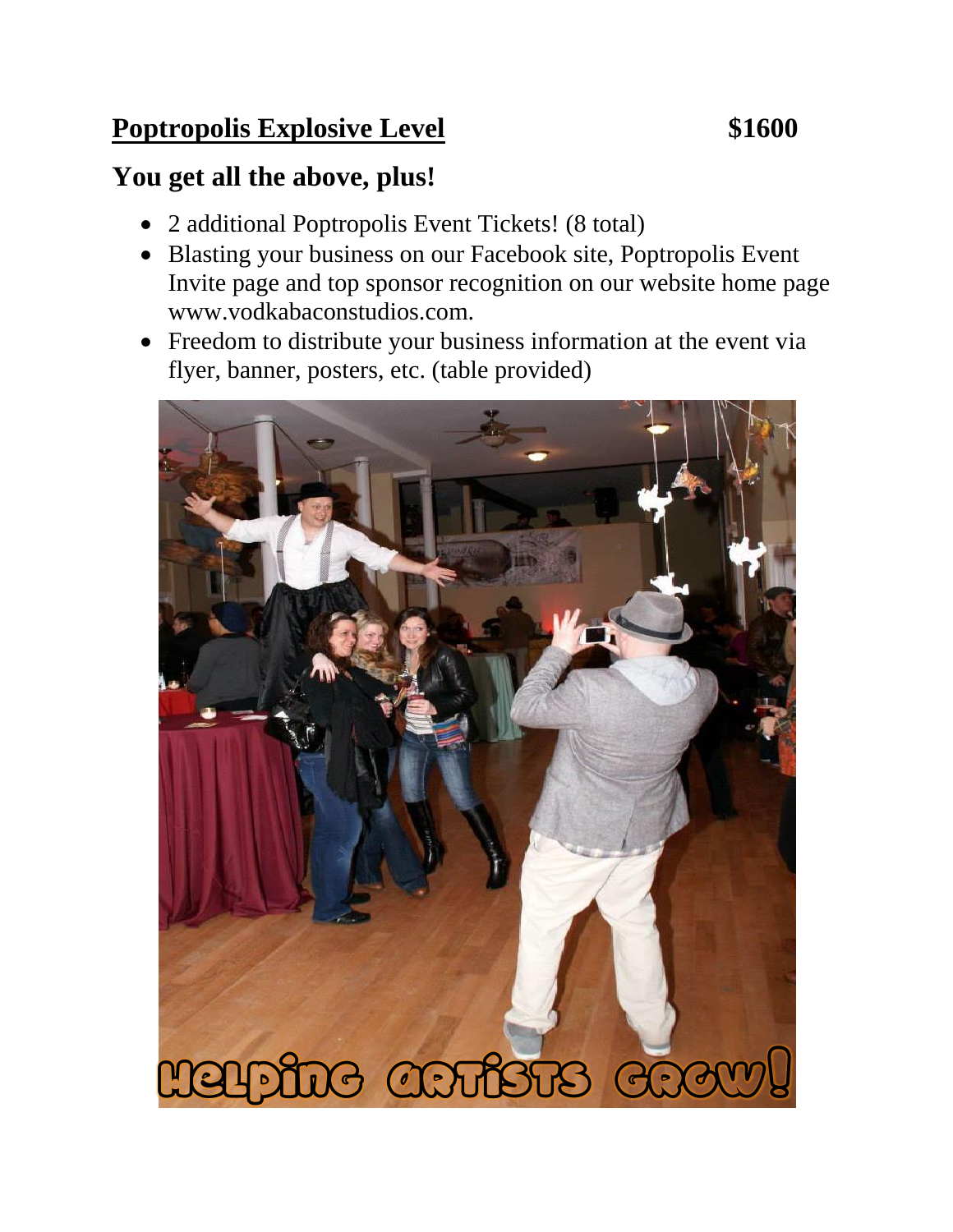



Yes! We want to support local artists at the Poptropolis Explosive Sponsorship Level! \$1600



\$1200



Yes! We want to support local artists at the Poptropolis Jump Sponsorship Level!

\$800

| Name:  |  |  |
|--------|--|--|
|        |  |  |
|        |  |  |
| Phone: |  |  |
| Email: |  |  |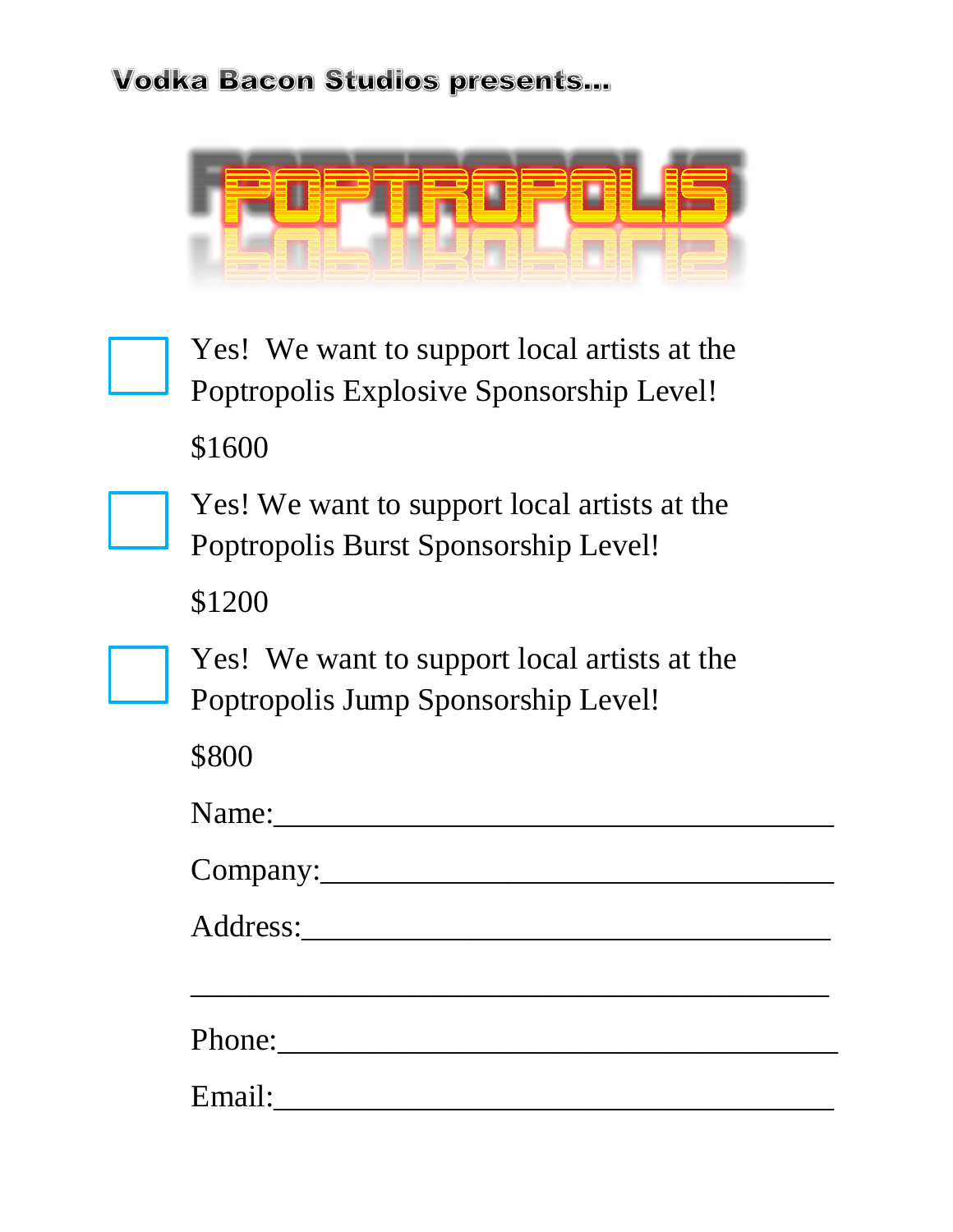Please mail the above form with your check or money order made out to: **Jason Skrbec**

And mail to:

# **Vodka Bacon Studios**

# **4253 Connecticut Street**

# **St. Louis, MO 63116**

Please contact us anytime at:

**Phone:** (314)443-5647

**Email:** [vodkabaconstudios@yahoo.com](mailto:vodkabaconstudios@yahoo.com)

**Visit us at:** [www.vodkabaconstudios.com](http://www.vodkabaconstudios.com/)

**"Like" us at:** 

[www.facebook.com/vodkabaconstudios](http://www.facebook.com/vodkabaconstudios)

**"Follow" us on twitter:**  <https://twitter.com/VodkaBaconStudi>

Thanks again! We look forward to working with you! Vodka Bacon Studios